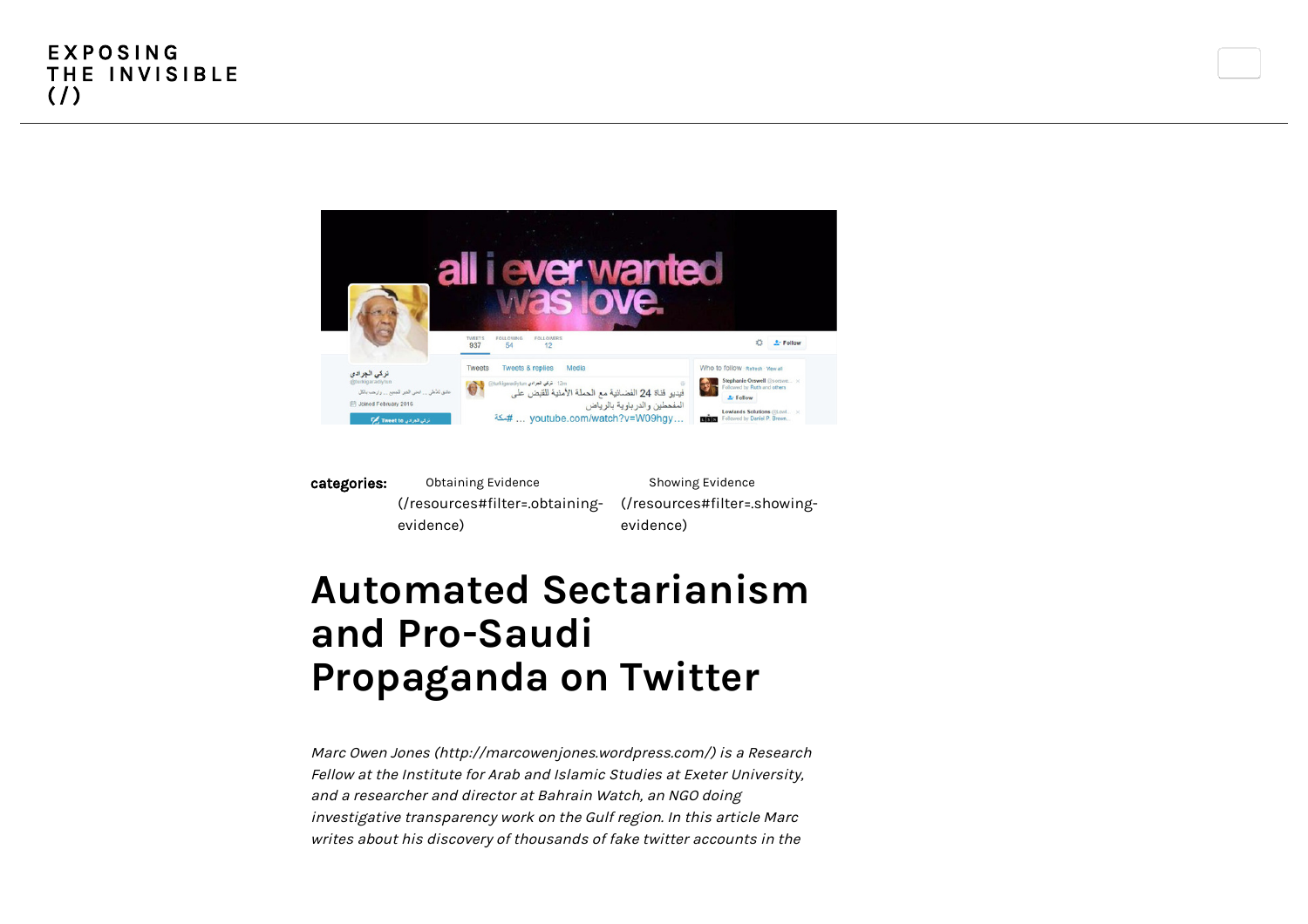Persian Gulf and his investigation into the distorting effect they have on public debate, how he identified them and the potentially humongous scale of this operation in the region.

#### By Marc Owen Jones

Possibilities of technological liberation through social media use has been marred by increasingly innovative use of counter-revolutionary or informational control tactics by national authorities, global corporations, intelligence agencies (https://theintercept.com/2014/02/24/jtrig[manipulation/\) and Western PR firms. The Arab Uprisings have bro](https://theintercept.com/2014/02/24/jtrig-manipulation/)ught this into sharp relief, and far from being the stuff of conspiratorial fantasy, the dangers of social media are real. From using social media to deliver malicious links that identify activists, to using torture to extract login details for activists' social media accounts, technology has presented multiple opportunities

[\(http://www.aljazeera.com/programmes/peopleandpower/2015/06/syria](http://www.aljazeera.com/programmes/peopleandpower/2015/06/syria-electronic-armies-150617151503360.html)electronic-armies-150617151503360.html) for regime surveillance and control. Furthermore, technologies like Prism, which track online sources for signs of information that can increase social tension, also reflect how [personal sharing can facilitate information interventions by state](http://www.nytimes.com/2015/06/07/magazine/the-agency.html) agencies (http://www.nytimes.com/2015/06/07/magazine/theagency.html).

Yet as well as being an important source of personal information, social media is still a crucial avenue for receiving real-time information, especially in countries where there is significant state censorship. As such, tactics to prevent the spread of uncensored information by regimes have varied. Turkey

[\(http://www.theatlantic.com/technology/archive/2016/07/social-media](http://www.theatlantic.com/technology/archive/2016/07/social-media-goes-dark-during-chaos-in-turkey/491609/)goes-dark-during-chaos-in-turkey/491609/), for example, has at times resorted to crude nation-wide blackouts of popular services such as Facebook, YouTube and Twitter, while Bahrain

[\(http://bahrainwatch.org/blog/2016/08/03/bahrain-internet-curfew/\)](http://bahrainwatch.org/blog/2016/08/03/bahrain-internet-curfew/) has been able to use internet curfews in specific 'troublespots'. Other tactics focus more on spreading propaganda rather than blocking, such as the pro-Putin troll armies/web brigades

[\(http://theatlantic.com/international/archive/2014/08/the-kremlins-troll](http://theatlantic.com/international/archive/2014/08/the-kremlins-troll-army/375932/)army/375932/) used to spread disinformation on social media. Elsewhere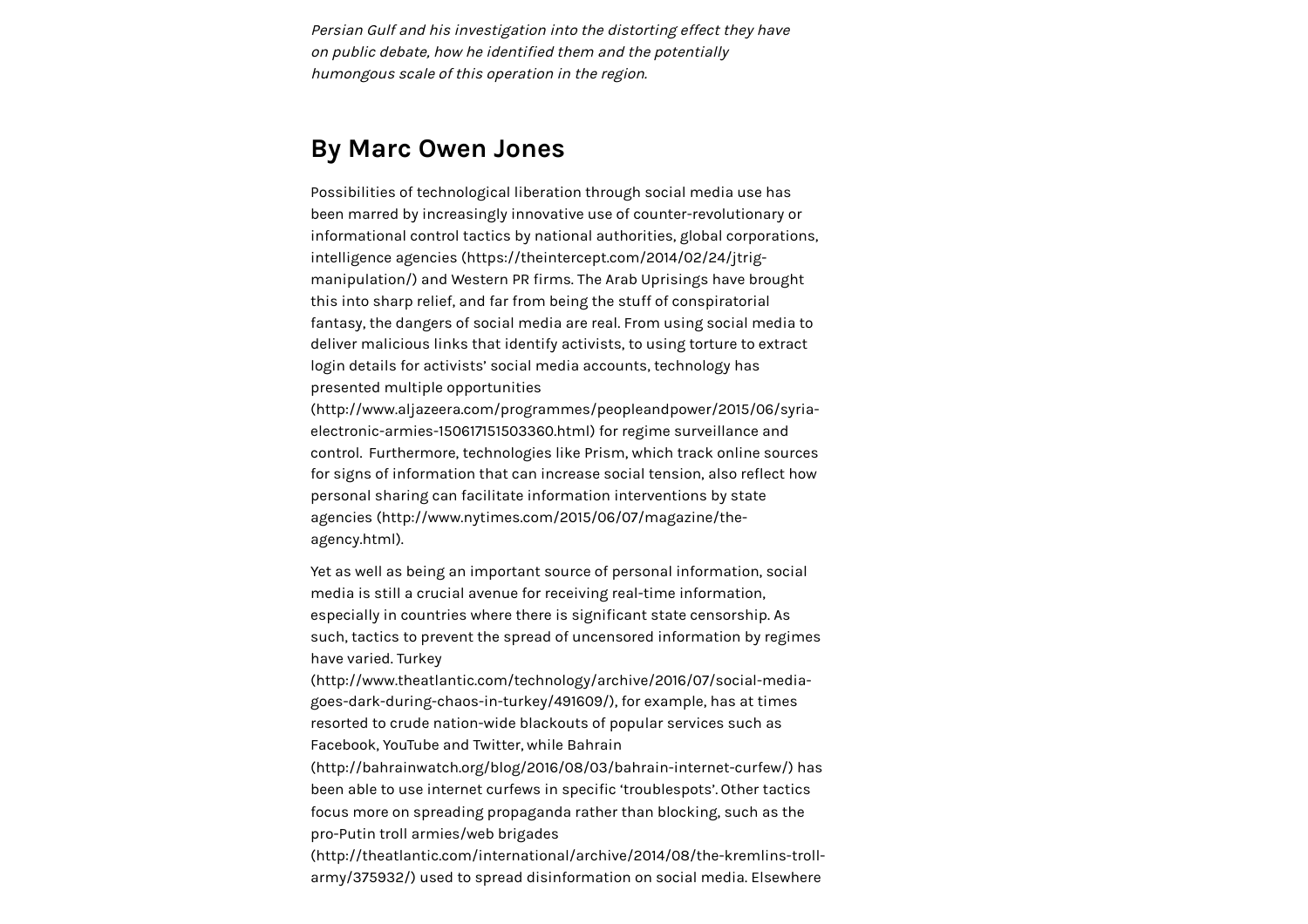in China (http://washingtonpost.com/news/monkey-

cage/wp/2016/05/19/the-chinese-government-fakes-nearly-450-million[social-media-comments-a-year-this-is-why/\), a Harvard based academic](http://washingtonpost.com/news/monkey-cage/wp/2016/05/19/the-chinese-government-fakes-nearly-450-million-social-media-comments-a-year-this-is-why/) estimates that up to 450 million social media accounts in China are operated by pro-government trolls, often referred to as the 50-cent army on the allegation that they receive 50 cents per post. In Bahrain too, there have been well-documented accounts

[\(http://www.westminsterpapers.org/articles/abstract/10.16997/wpcc.167/\)](http://www.westminsterpapers.org/articles/abstract/10.16997/wpcc.167/) of state-sanctioned cyber vigilantism, trolling and intimidation online.

### Industrial-scale propaganda in the Persian Gulf

Yet it recently came to light that the extent of social media disinformation in the Persian Gulf was a lot deeper than originally known. Back in June 2016, Twitter informed me that they had suspended 1,800 accounts for showing spam-like activity after I submitted an investigation to them. The investigation I had undertaken revealed that thousands of 'fake' Twitter accounts were polluting hashtags around the Persian Gulf with anti-Shia and anti-Iranian propaganda. Many were promoting discourses that mirrored that of the Islamic State, such as branding the Shia as 'rejectionist of the true Islamic faith' (Rawafid).

These thousands of accounts would, at certain times of the day, generate hundreds to thousands of tweets per hour, quickly flushing out legitimate tweets on various hashtags, including #Bahrain, #Yemen, #Saudi and others. The data suggests at least 10,000 of tweets per day were emanating from these suspicious accounts. While thousands of the tweets contained sectarian rhetoric, the majority of the tweets from these suspicious accounts focused on hashtags on #Saudi regions, from #Riyadh to #AlQatif, with the content generally lionising the Saudi government or Saudi foreign policy. However, a significant proportion of those tweets were also used to attack the #Bahrain and #Yemen hashtag.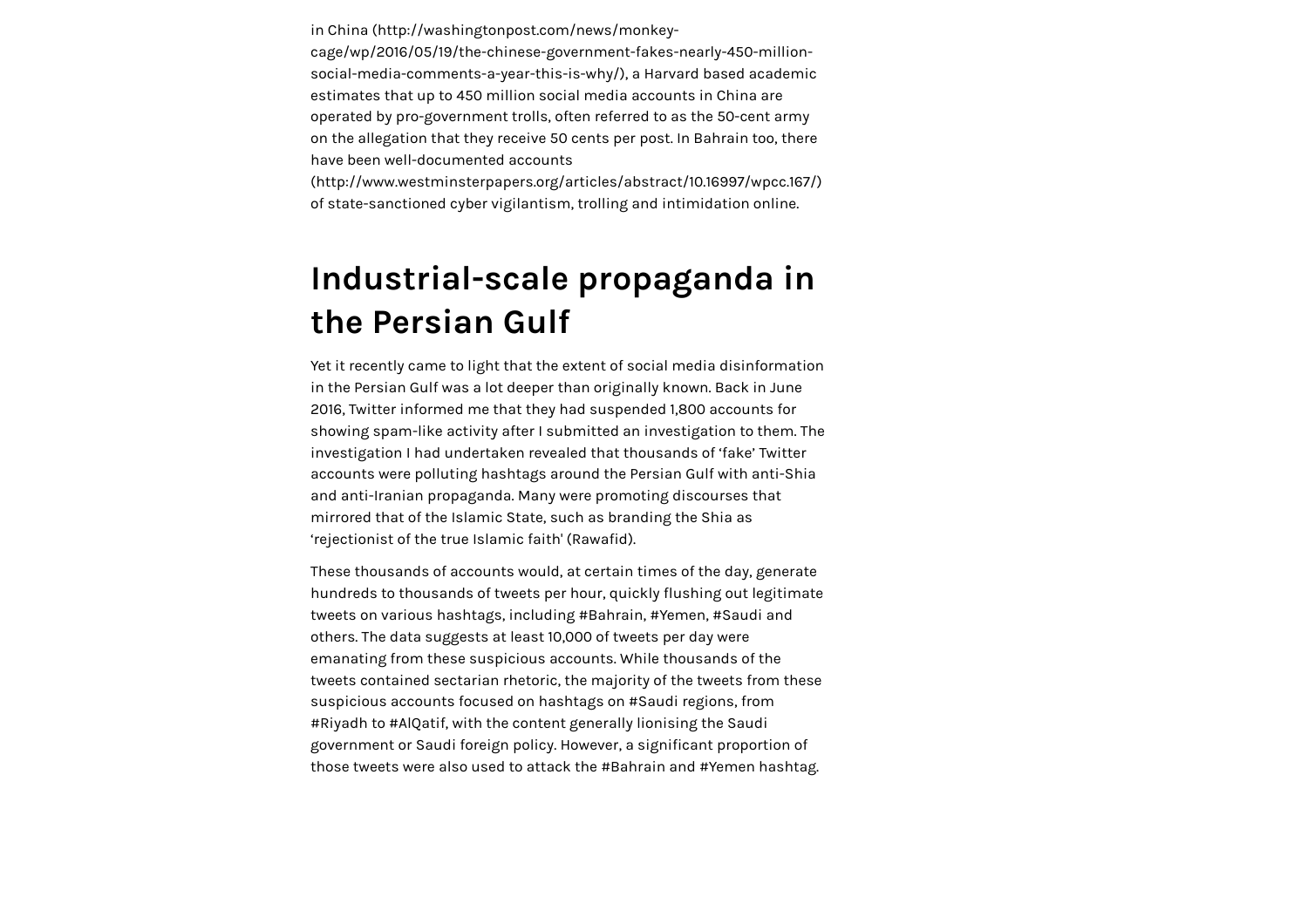

A screenshot exemplifying individual tweets that were contaminating the #Bahrain hashtag

## The tweeting of Isa Qassim, Yemen and Bahrain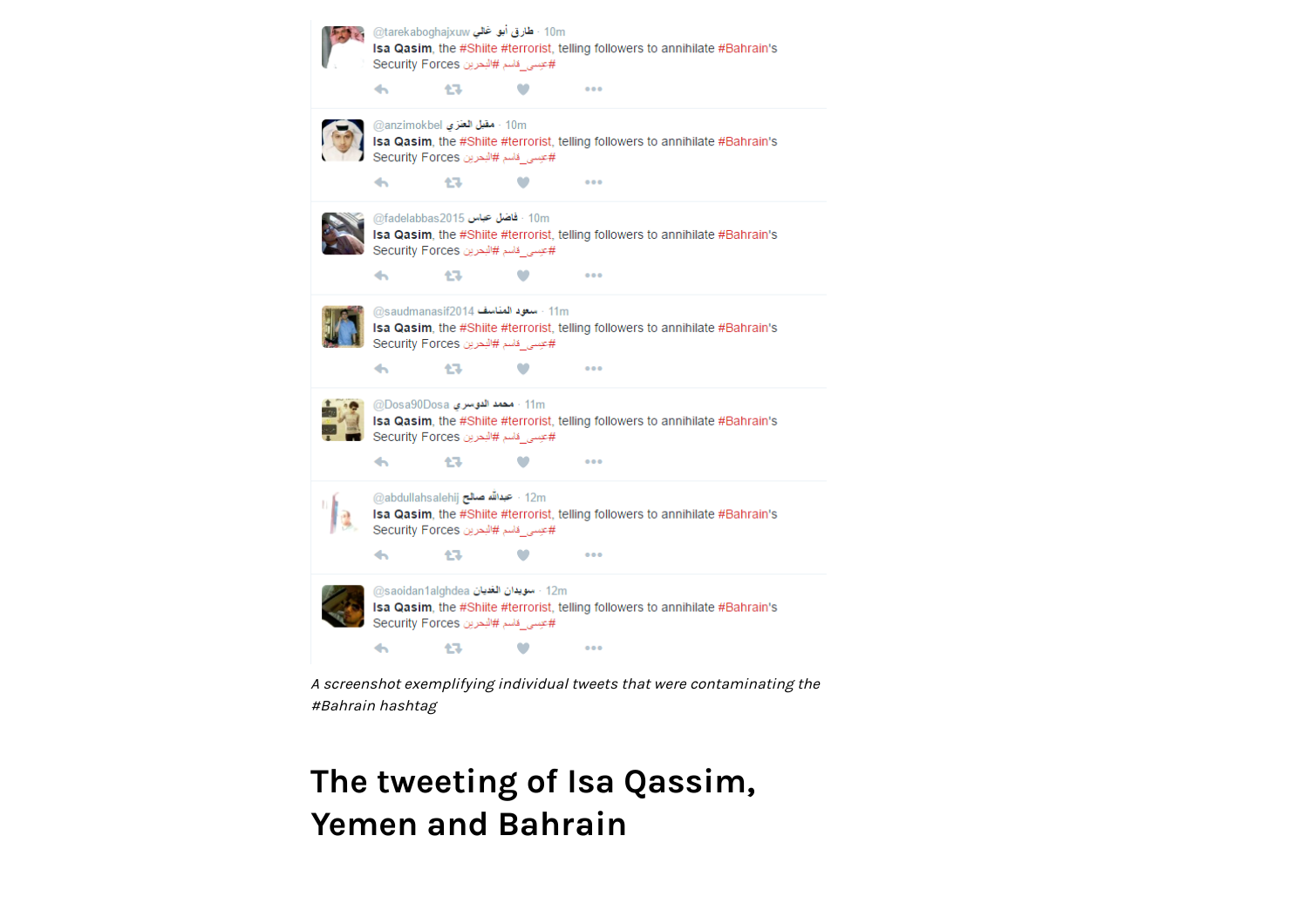The suspicious accounts first came to my attention when Isa Qassim, a prominent Shia Cleric in Bahrain, had his nationality removed by the Bahrain authorities in June 2016. This tactic of making perceived dissidents stateless is not uncommon in Bahrain. In Qasim's case, they accused him of creating an extremist sectarian atmosphere in Bahrain. What happened to Qassim is indicative of the authorities attempts to demonise the opposition in Bahrain as a sectarian and terrorist Iranian fifth column intending to install a Shia theocracy. Soon protests broke out in the village of Diraz, the place of Qassim's birth. A study by the NGO Bahrain Watch revealed that

[\(https://bahrainwatch.org/blog/2016/08/03/bahrain-internet-curfew/\)](https://bahrainwatch.org/blog/2016/08/03/bahrain-internet-curfew/) the authorities engaged in deliberate internet curfews on the village, a tactic designed to prevent people tweeting or dissenting on the internet.

At the same time, searching on Twitter for any results related to Isa Qassim yielded hundreds of identical tweets from accounts ostensibly run by Arab looking men. These weren't retweets, but tweets that looked like they had been copied and pasted. Written in both English and Arabic, they were all identical. These tweets, all clearly in quick succession, suggested deliberate spamming to convince those interested in searching for information on Isa Qassim that he was indeed, a Shia terrorist. Yet after conducting preliminary searches, it was clear that the suspicious activity was not localised to hashtags related to Isa Qassim. Instead, there was similar activity on other hashtags, such as #Bahrain and #Saudi. Soon, activists following #Yemen in depth alerted me to suspicious activity on that hashtag too. The operation was larger than initially assessed.

### Pattern analysis to identify the suspicious accounts

To ascertain the scale of the automated or spam-like tweeting operation, I have analysed hundreds of thousands of tweets from Twitter on different hashtags, on different days. For the purpose of this article, I am drawing [from a selection of these cases. Using a Google Add On](https://chrome.google.com/webstore/detail/twitter-archiver/pkanpfekacaojdncfgbjadedbggbbphi) (https://chrome.google.com/webstore/detail/twitterarchiver/pkanpfekacaojdncfgbjadedbggbbphi) to extract tweets from the Twitter API streams, tweets were put into a Google Sheet. The data pulled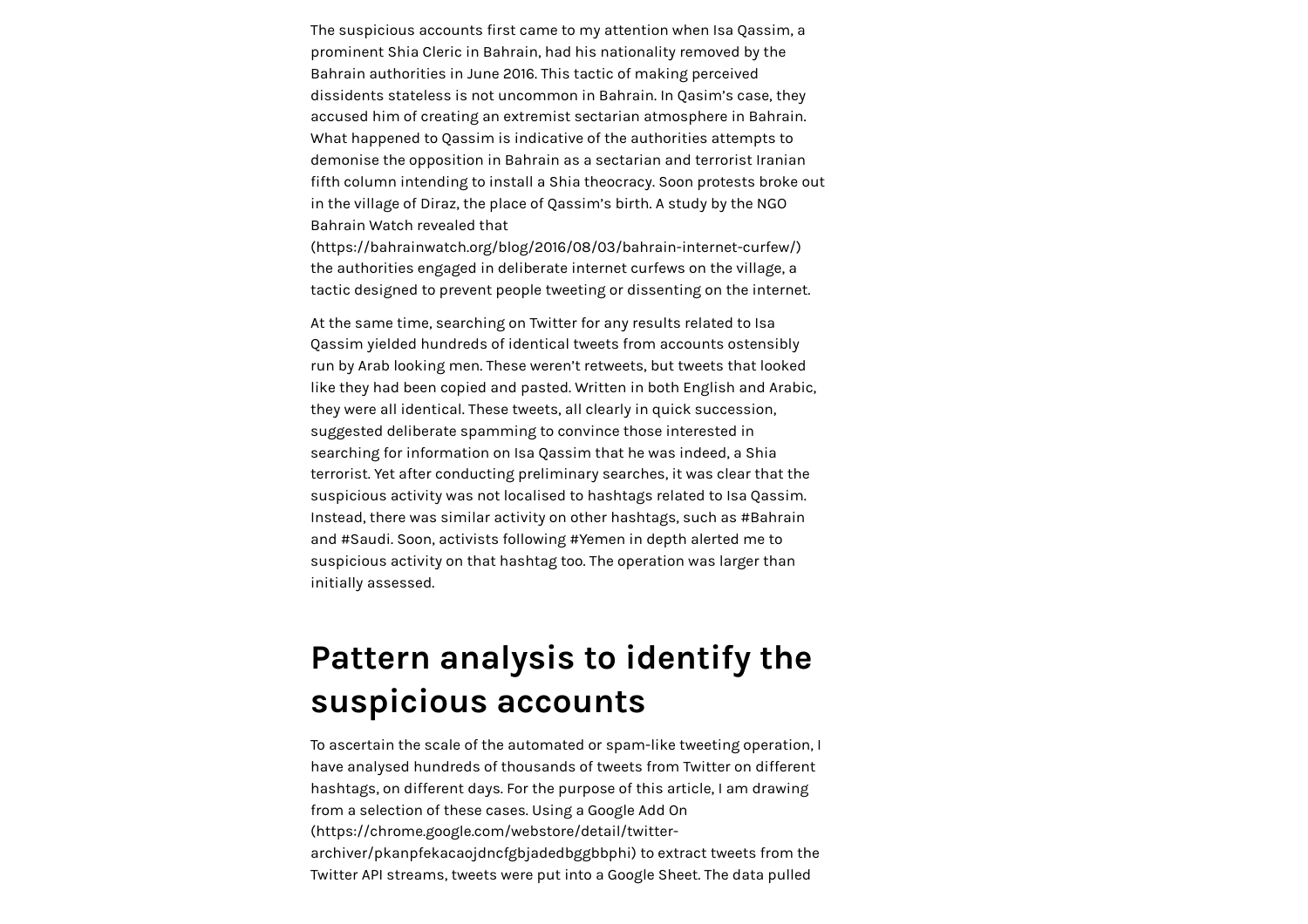included, among other information; an account's creation date, its number of followers, its location, and its biography. Tweet data also revealed important information, such as what platform the tweet was launched from. By performing data sorts and other useful functions allowed me to query the data to facilitate the identification of patterns that would suggest automation or spamming. For example, if you sort by the account formation date, you can identify how many of the accounts tweeting the same material were created on the same day. These patterns were true of all the hashtags mentioned above. It is important to bear in mind that the tweets pulled would be those visible to the public; i.e. if you're a Twitter user and use the search feature to look for a hashtag, and click on the 'live' stream, these are the tweets produced in real time.

#### The data

On June 21 2016, I queried Twitter's API for the phrase 'Isa Qasim'. I received 628 tweets in return. Of these 219 were identical; that is, tweets with the text 'Isa Qasim, the #Shiite #terrorist, telling followers to annihilate #Bahrain's Security Forces'. On June 22, I requested tweets from the Twitter API under the #Bahrain hashtag. This returned 10887 tweets from a 12 hour period. Between 10 and 12 July, I queried the Twitter API on the 'Yemen hashtag. 11,541 tweets were pulled from the Twitter API over an approximately 48 hour period. Analysing the tweets revealed patterns that indicated, beyond reasonable doubt, that the accounts were linked to some institution, individual, or organisation for the purpose of promoting certain ideas. Some of the patterns suggest that the accounts may be deliberately automated, yet it is also feasible that they are operated by a group of people working in the same organisation/institution.

- 1. There are only a limited number of unique tweets, each of which is cycled repeatedly by the Twitter accounts on loop.
- 2. Every one of the tweets from each suspicious account, with the exception of their first tweet, were launched from TweetDeck – a programme favoured by marketeers that allows one to manage multiple accounts from a single machine.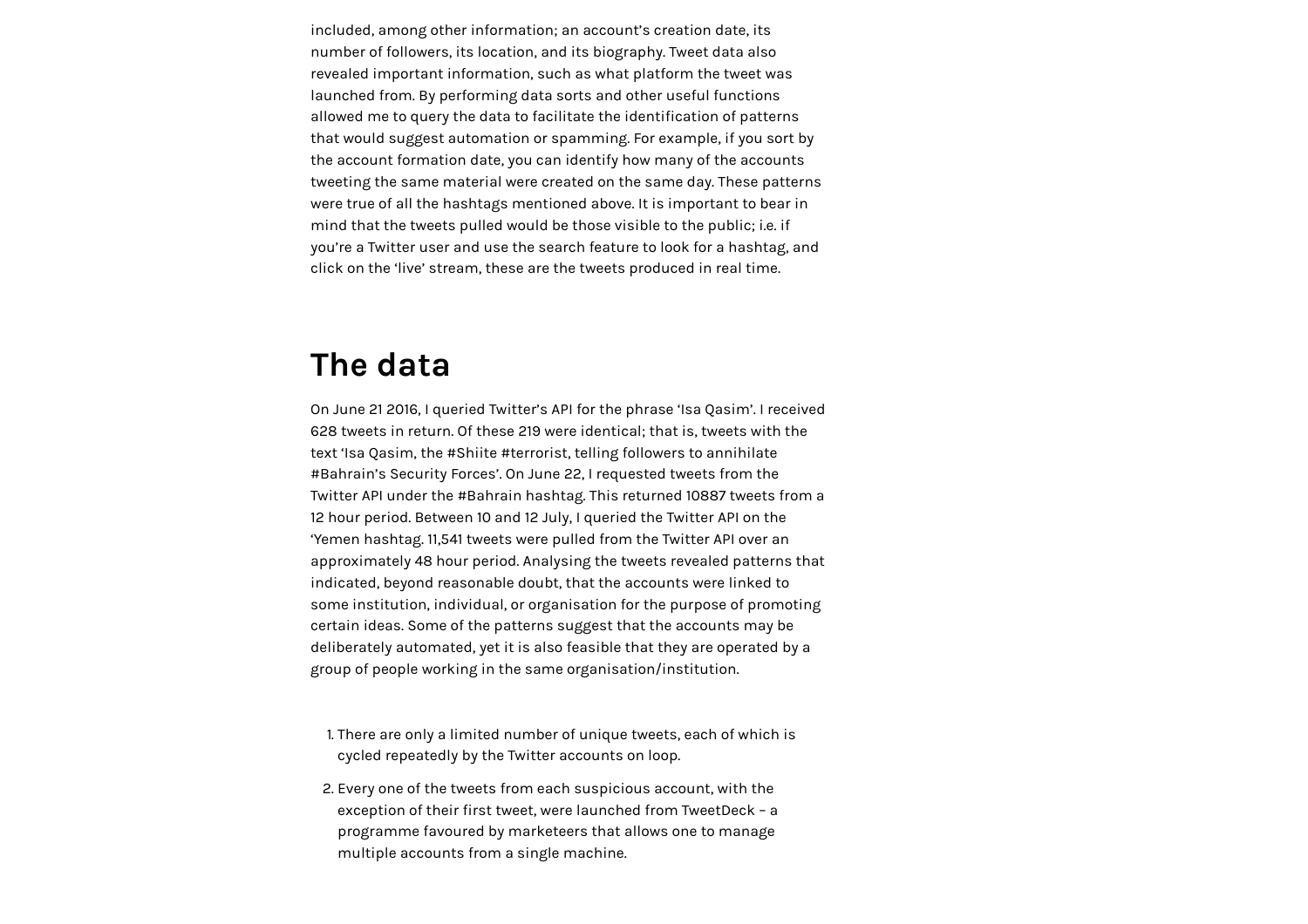- 3. Examining new accounts highlighted an interesting pattern. The very first tweet from one of these accounts contained an unusual idiom, saying, or phrase in Arabic. This idiomatic phrase was always launched from 'Twitter Web Client', while the rest of the tweets were launched from TweetDeck. I tested this on about 10 of the accounts registered on 23 June 2016. One of the examples was 'الخناقة یحب البس', the idiomatic translation of which I am told is "People love their oppressors lit: cats love their stranglers/cats love to fight".
- 4. All the accounts have a similar, low number of followers and people they follow. This tends to range between 30 and 60 followers. Most of them also follow specific, mostly Saudi-based news sites, that engage in similar propaganda.
- 5. All the accounts were created in batches on consecutive days within certain months. For example, in the sample from the #Bahrain hashtag, approximately 101 accounts were created on either the 26, 27, 28 or 29 August 2013. Around 200 were created on 6, 8, 9, 10 and 11 June 2014. Again these figures suggest that these accounts were created in batches and in a co-ordinated fashion.
- 6. Accounts created on the same day tend to have a similar number of tweets. E.g. those accounts created on 2 February 2014 all have about 400 tweets to their name, all those created in March 2014 have about 3,500, and all those created in June 2014 have about 7000. Obviously this figure will change, yet the correlation between the date of account creation and number of tweets is interesting, especially given that the older accounts actually have less tweets.
- 7. The creation date of each count defines its biographical information. This would suggest that no one is updating the old biographies. For example the accounts created in 2016, unlike the other accounts, have a biography and a header image. Accounts created after June 2016 also have birthplace information, and user-inputted locational information. This location is always the name of a town or city in Saudi Arabia. Certainly the filling out of this biographical data is designed to make the accounts look more credible.
- 8. When you copy one of the Arabic tweets and paste it into Twitter's search facility, you get the Top Tweet, which in this case is the person who usually first tweets it. What almost always happens is that the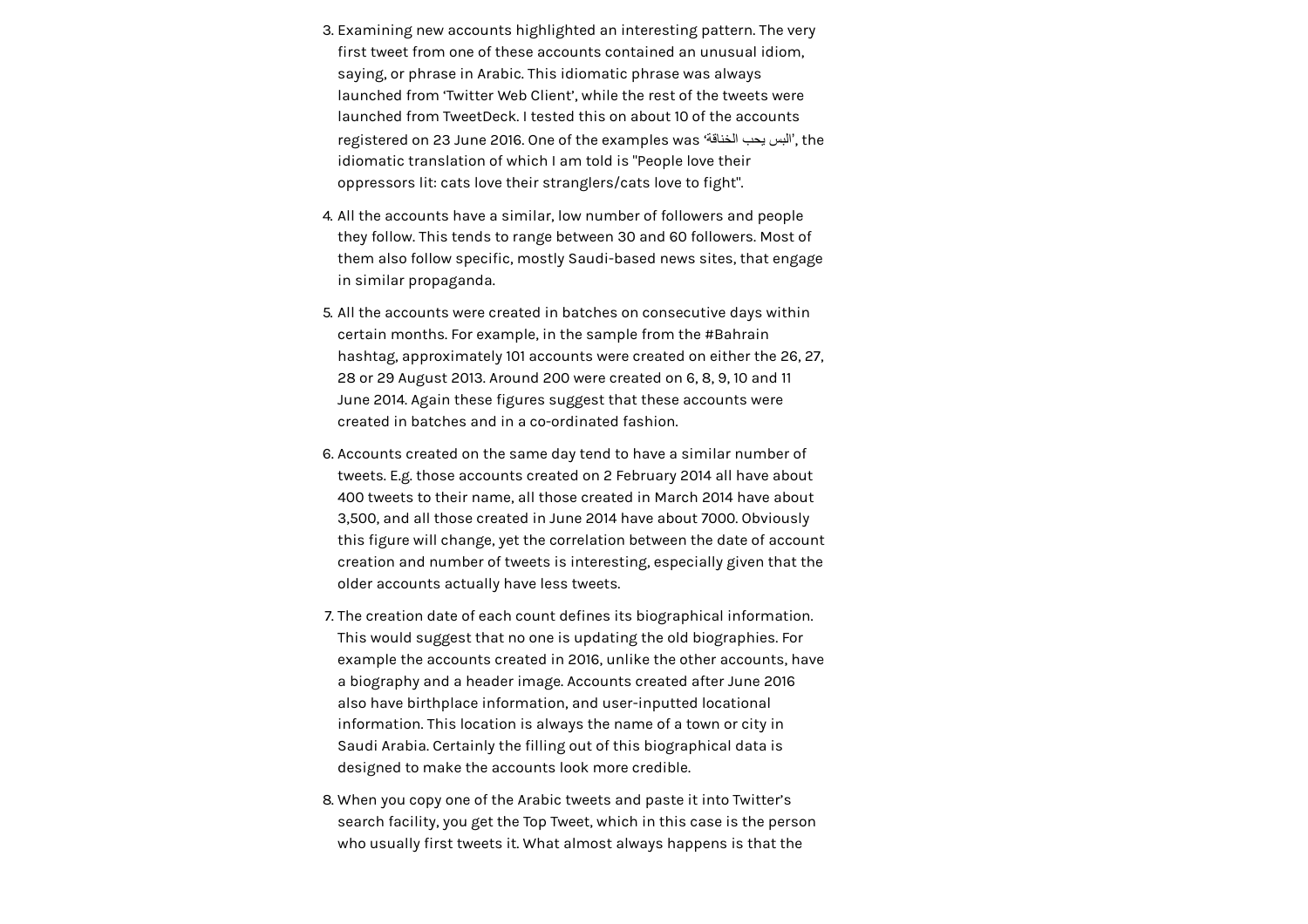first person to tweet the information was also one of the suspicious accounts. In particular, a lot of the recent tweets seem to originate with those suspicious accounts that were set up in 2016.

9. The biographical information that does occur is fairly generic. By doing a crude corpus-based aggregation, and after removing a lot of commonly occurring prepositions, the most common word is 'Allah', and various other religious idioms or pleasantries. This is perhaps to convey a sense that the accounts are pious or inoffensive. The profile pictures and images tend to be rather generic, usually consisting of slightly pixelated traditionally dressed Gulf men or children (not unusual in the Middle East for a display picture). Former Guardian journalist Brian Whitaker looked into (http://al-

bab.com/blog/2016/06/how-robots-have-over-run-bahrain-hashtag[twitter\) these in more detail, noting that 'Another account, quoting th](http://al-bab.com/blog/2016/06/how-robots-have-over-run-bahrain-hashtag-twitter)e Prophet in its bio, apparently belongs to a religious gentleman called Mazher al-Jafali but the profile picture comes from the Facebook page of Omar Borkan al-Gala, an Iraqi-born male model who lives in Vancouver'.

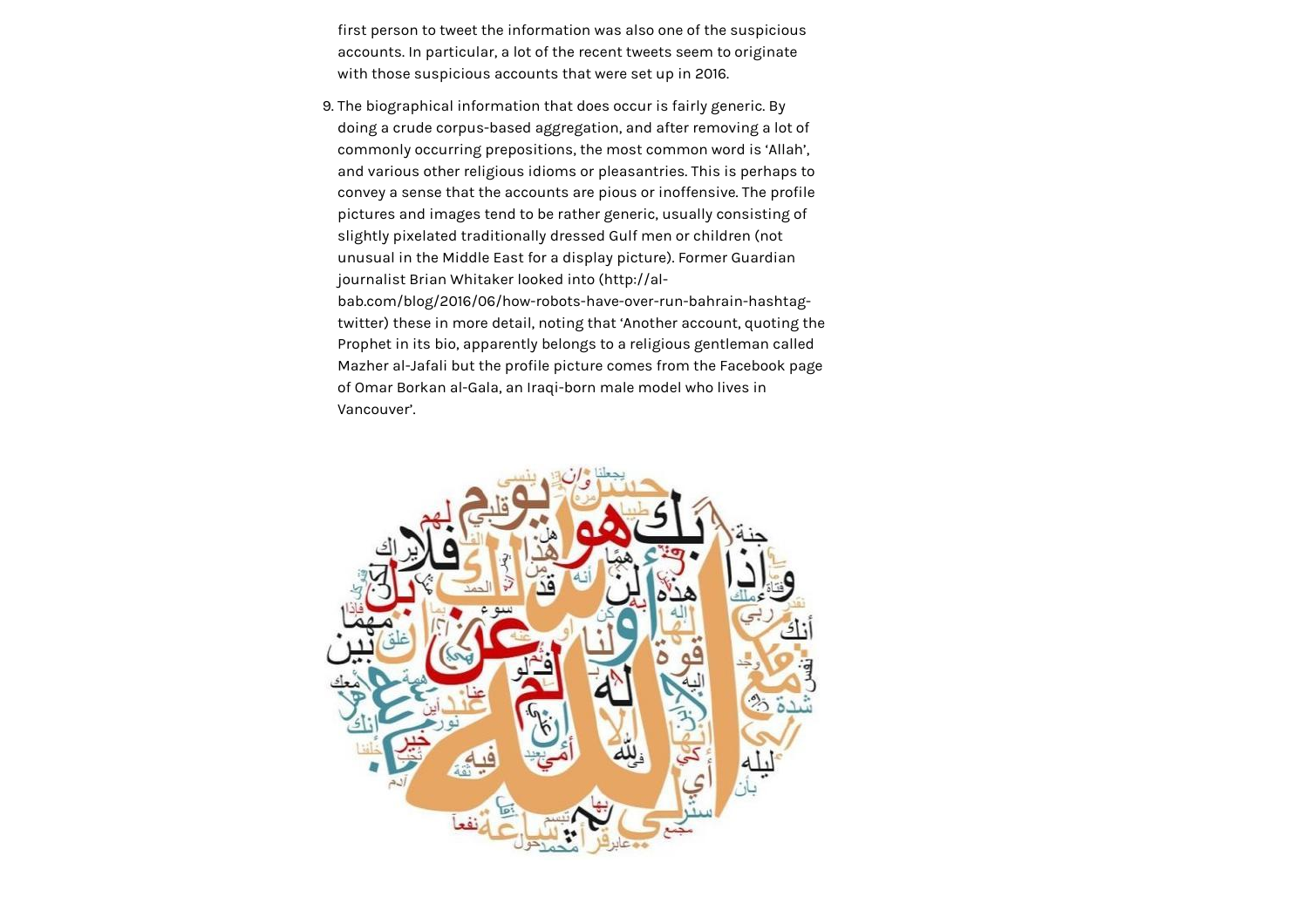#### A word-cloud offers a crude corpus based analysis of the Twitter bios; the most common word being 'Allah'

|                      | 6/21/2016 14:27:49 @mobarikaldosari  |                                     | lsa Qasim, the #Shiit مباركة الدرسري      | 745178902377574401 | TweetDeck        |                         | 40 | $^{\circ}$           | o       | No  | 04/02/2014 |
|----------------------|--------------------------------------|-------------------------------------|-------------------------------------------|--------------------|------------------|-------------------------|----|----------------------|---------|-----|------------|
|                      |                                      | 6/21/2016 14:51:08 @abdalazemalmone | lsa Qasim, the #Shik أعيد العقيد العنيف   | 745184770166906881 | <b>TweetDack</b> | $\mathbf{R}$            | 39 | o                    | o       | No  | 04/02/2014 |
| $\overline{4}$       | 6/21/2016 14:58:37 @abduoallahalga1  |                                     | lsa Oasim, the #Shik أعد الله المعلى      | 745186653107421185 | <b>TweetDeck</b> |                         | 40 | $\alpha$             | 0       | No  | 04/02/2014 |
| 5                    | 6/21/2016 14:51:08 @abdShafialmodal  |                                     | Isa Qasim, the #Shik أميد لشغى العناق     | 745184770150309888 | <b>TweetDeck</b> | $\overline{\mathbf{z}}$ | 39 | o                    | ۰       | No  | 04/02/2014 |
| $\ddot{\phantom{1}}$ | 6/21/2016 14:51:08 @abdoualfakiehi   |                                     | Isa Oasim, the #Shik                      | 745184770087321600 | <b>TweetDeck</b> | 6.                      | 40 | $\ddot{\phantom{0}}$ | 0       | No  | 04/02/2014 |
|                      |                                      | 6/21/2016 14:51:08 @Abbasalmnaowier | Isa Oasim, the #Shik                      | 745184770099798016 | TweetDeck        |                         | 40 | o                    | o       | No  | 04/02/2014 |
|                      | 6/21/2016 14:27:49 @moalsalharbi     |                                     | Isa Qasim, the #Shik أمطت المربى          | 745178902398541824 | <b>TweetDeck</b> | $\overline{a}$          | 40 | $\circ$              | $\circ$ | No  | 04/02/2014 |
| $\circ$              |                                      | 6/21/2016 14:27:49 @mohamedalsawid  | La Oasim, the #Shik                       | 745178902415302656 | TweetDeck        | 6                       | 40 | $\circ$              | o       | No  | 05/02/2014 |
| 10                   | 6/21/2016 14:27:49 @Morsyalhnieshal  |                                     | Isa Qasim, the #Shik                      | 745178902696337408 | <b>TweetDeck</b> |                         | 40 | $\circ$              | o       | No  | 05/02/2014 |
| 11                   | 6/21/2016 14:58:37 @albadieaalkorni  |                                     | Isa Oasim, the #Shik أشده الله بش         | 745186653111783424 | TweetDeck        | ĸ.                      | 40 | $\alpha$             | o       | No  | 05/02/2014 |
| 12                   | 6/21/2016 14:27:49 @mohamedaltorki   |                                     | Isa Oasim, the #Shik                      | 745178902499233792 | TweetDeck        | $\overline{a}$          | 40 | $\circ$              | ۰       | No  | 05/02/2014 |
| 13                   | 6/21/2016 14:58:37 @abdTavrabankri   |                                     | Isa Oasim, the #Shik                      | 745186653036220416 | <b>TweetDeck</b> |                         | 40 | $\circ$              | o       | No  | 05/02/2014 |
| 14                   | 6/21/2016 14:58:37 @alknanialzahrni  |                                     | Isa Oasim, the #Shik                      | 745186653438775297 | TweetDeck        | ĸ.                      | 40 | ö.                   | Ö.      | No  | 05/02/2014 |
| 15                   | 6/21/2016 14:58:37 @ahmedalkanhal1   |                                     | lsa Qasim, the #Shik                      | 745186653057200128 | TweetDeck        | a.                      | 40 | $\circ$              | o       | No  | 05/02/2014 |
| 16                   | 6/21/2016 14:51:08 @abdSattaralsnat  |                                     | Isa Oasim, the #Shik أحد الستان العسات    | 745184770062057472 | TweetDeck        | 4                       | 40 | ō                    | o       | No  | 05/02/2014 |
| 17                   | 6/21/2016 14:27:49 @Mohsenbadwi      |                                     | use one Isa Dasim, the #Shik              | 745178902515978241 | TweetDeck        | 3                       | 40 | $\alpha$             | o       | No  | 05/02/2014 |
| 18                   | 6/21/2016 14:58:37 @alamiealharbi    |                                     | lsa Oasim, the #Shiit أنظرين المربي       | 745186653153693696 | <b>TweetDeck</b> | $\ddot{\mathbf{q}}$     | 40 | $^{\circ}$           | o       | No  | 05/02/2014 |
| 10                   | 6/21/2016 15:02:38 @faheadzielae     |                                     | is a life Dasim, the #Shik                | 745187662672310272 | TweetDack        | 3                       | 35 | $\circ$              | o       | No  | 02/03/2014 |
| 20                   | 6/21/2016 15:39:13 @vagatimalkhsav1  |                                     | lsa Qasim, the #Shik] قَاسَمَ الْمُسَائِي | 745196869370978304 | TweetDeck        | 5                       | 34 | $\circ$              | 0       | No. | 02/03/2014 |
| 21                   | 6/21/2016 14:47:52 @mosaljehniv      |                                     | Isa Qasim, the #Shik أصلح المهتى          | 745183947596795904 | TweetDeck        | $\mathbf{R}$            | 32 | $\circ$              | o       | No  | 02/03/2014 |
| 22                   | 6/21/2016 15:31:51 @mofilehfahidimof |                                     | Isa Qasim, the #Shik                      | 745195017040461824 | <b>TweetDeck</b> | A.                      | 31 | $\circ$              | $\circ$ | No  | 02/03/2014 |
| 23                   | 6/21/2016 14:29:25 @saupdahlela      |                                     | Jan June Isa Qasim, the #Shilt            | 745179304183529473 | <b>TweetDeck</b> |                         | 34 | ۰                    | ۰       | No  | 02/03/2014 |
|                      |                                      |                                     |                                           |                    |                  |                         |    |                      |         |     |            |

This table shows a typical snapshot of the type of data pulled; note the identical tweets, the similar account creation dates (far right), and the the fact they were all launched from TweetDeck

### What do they tweet about?

The contents of the tweets varies, depending on the hashtag. The majority are actually on the #Saudi hashtag, and contain links to videos from the satellite broadcaster Saudi 24. The text in the tweets usually lionizes the Saudi government, or praises Saudi's efforts and intervention in Yemen, pointing to pro-Saudi propaganda. Ongoing research by myself and Bahrain Watch is further exploring this link with Saudi 24. However, the sectarian tweets common on the Isa Qasim hashtags are of particular interest. If you look at the table below, you will see that 51% (5556) of tweets on the Bahrain hashtag during the 12 hour period sampled on 22 June 2016 were most likely produced by bots or spammers with a sectarian, hate-inciting agenda. Of these 5556 tweets, there were only four unique ones, each tweeted hundreds or thousands of times by multiple different accounts.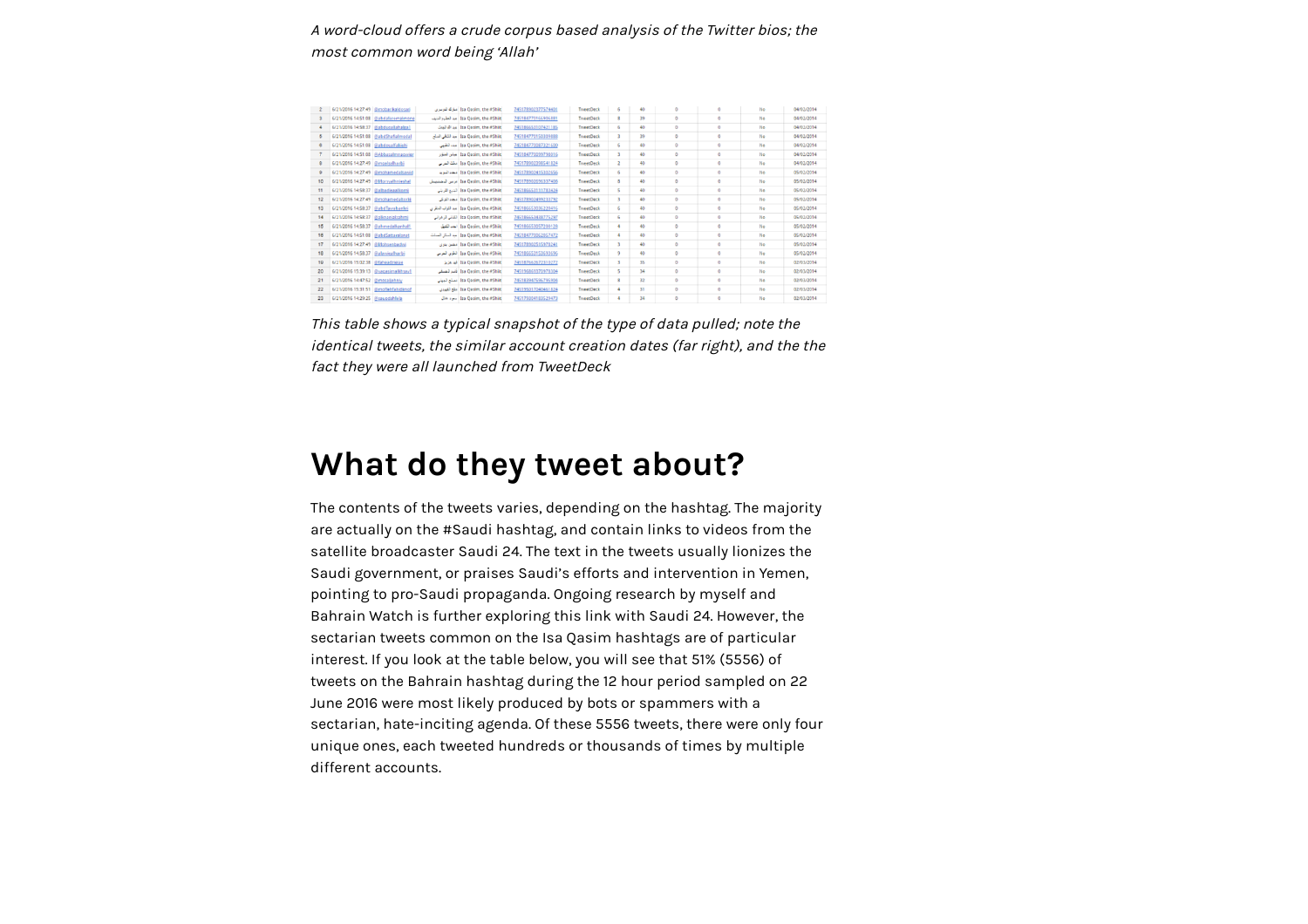| No. of<br>tweets | <b>Translation</b>                                                                                                                                                                                                                                                                      | <b>Original Tweet</b>                                                                                                                                                      |  |  |  |  |
|------------------|-----------------------------------------------------------------------------------------------------------------------------------------------------------------------------------------------------------------------------------------------------------------------------------------|----------------------------------------------------------------------------------------------------------------------------------------------------------------------------|--|--|--|--|
| 2742             | Persians and the Majus (Zoroastrians) hate the<br>Arabs                                                                                                                                                                                                                                 | الفرس والمجوس حقد على العرب                                                                                                                                                |  |  |  |  |
| 946              | The Iranian regime are the leaders in war and the<br>manufacturing<br><b>of</b><br>terrorism<br>crises<br>and<br>#withdrawalofnationalityfromIsaQasim<br>#Bahrain<br>#Fitna                                                                                                             | النظام الإيراني رأس حربة في صناعة<br>الإرهاب<br>$\overline{9}$<br>#  Whttps://t.co/ZcOaOUvn1T  #<br>سحب جنسية_عيسي_فاسم ___#البحرين<br>الفقيه #القائد# Bahrain#            |  |  |  |  |
| 95               | Iran's Mullah's politicise the Hajj (piligrimage) with<br>slogans outside Islam and the Sunna of the Prophet<br>#withdrawalofnationalityfromIsaQasim<br>#Bahrain<br>#Fitna                                                                                                              | دولة ملالي #ايران تسيس الح <del>ج</del> بشعارات<br>خا <mark>رجة عن الإسلام و السنة النبوي</mark><br>البحرين#  https://t.co/0HCOKhuJf6<br>ابة_الله_الشيخ_عيسي_فاسم#Bahrain# |  |  |  |  |
| 1773             | Sowsan Sha'ir*: Bahrain will not listen to the threats<br>of Qasim Suleimani**, or others like him.<br>*Sowsan Sha'ir is a pro-status quo Bahriani<br>Columnist<br>** QS is an Iranian general who recently said that the<br>move against Isa Qasim would cause a fire in the<br>region | سوسن الشاعر:البحرين لا تعبا بتهديدات<br>قاسم سليماني ولا<br>غيره<br>سحب_جنسي#  https://t.co/zkHjKY0u9O<br>الفقيه# Bahrain# ة عيسى قاسم #البحرين<br>#القائد                 |  |  |  |  |

Table showing breakdown of tweets from suspicious accounts on 22 June 2016

As you can see from the above table, 5,556 of the 10,866 tweets examined on 22 June 2016 were from these suspicious accounts. That is 51% of the total number of tweets. They condemn 'terrorist' acts in Saudi's mostly Shia Eastern province, and acts by the 'Shia' opposition in Bahrain. I use the term Shia here because it is mentioned frequently, as are derogatory terms, such as Rawafid (a term used to mean the Shia are 'rejectionists' of the true Islamic faith). This tweet, for example, 'على سعودي شاعر من قوي رد روافض', translates as 'strong response from Saudi poet against the Rawafid' (a [video \(https://www.youtube.com/watch?v=TTpcboRNoAc\)](https://www.youtube.com/watch?v=TTpcboRNoAc) was attached to the poem in question). Iran is frequently criticised. Look, for example, at the tweet, 'Iran's Mullah's politicise the Hajj (pilgrimage) with slogans outside Islam and the Sunna of the Prophet #withdrawalofnationalityfromIsaQasim #Bahrain #Fitna'

The most common tweets on the Yemen hashtag were;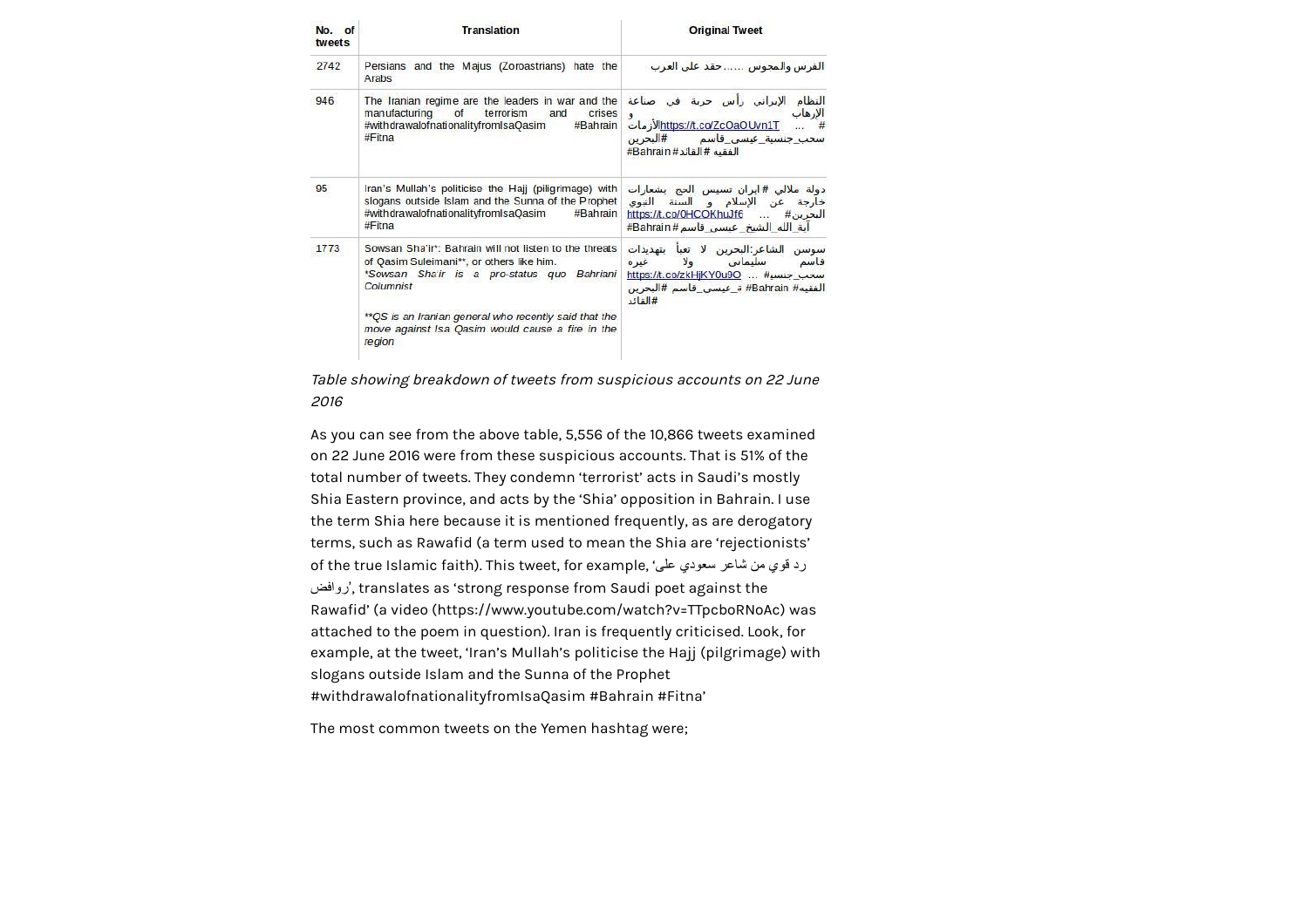العوين:مجئ الخوميني هو بداية الشر و اشعال الحروب في المنطقة #yemen حزب\_الله# Iran# الشيخ\_عيسي\_قاسم #ايران# ... https://t.co/wkYWbGT3eG ... # #Iraq

(translation: The appearance of Khomeini was the beginning of evil and the spread of wars in the region #Shaykh Isa Qasim, #Hezbollah, #Yemen, #Iraq, #Iran

توجيهات خادم الحرمين بايصال رسالة المملكة للعالم كله ومنها برنامج الإمامة في الخارج https://t.co/QZif2VH3PP ... #ایران# |ran #عزب\_الله# fran #عزب\_الله# https://t.co/QZif2VH3PP ... # holy mosques sends a message to the whole world....)

Again, we see a similar theme emerging, with Khomeini being criticised as the cause of wars in the region.

#### Anti-Social Media

The relevant thing is that hundreds of what seems to be automated or spam Twitter accounts are repeating propaganda that conflates acts of violence, terrorism and unrest, with both Arab Shia and Iran. This strongly suggests that institutions, people or agencies with significant resources are deliberately creating divisive, anti-Shia sectarian propaganda and disseminating it in a robotic and voluminous fashion. The problems here are numerous, yet such accounts can not only contribute to sectarianism (hard to infer causal relations from this), but create the impression that policies, such as the denationalisation of Isa Qasim, have widespread popular support. In addition, a vast majority of the accounts discovered actually tweeted nothing.

While the notion of bot accounts is probably not news to anyone, the evidence here hopefully highlights that much online sectarian discourse is perhaps inflated by those groups or individuals with specific ideological agendas who have the resources to do so. We are aware that PR and reputation management companies offer such services, yet their work is often done secretly and behind close doors.

In addition to spreading sectarian discourse and pro-Saudi government propaganda, the sheer volume of the tweets drowns out legitimate [tweeting at certain times of the day. The below visualisation \(using Gephi](https://gephi.org/) (https://gephi.org/) and [NodeXL \(https://nodexl.codeplex.com/\)\)](https://nodexl.codeplex.com/) of the #Bahrain hashtag on 22 June 2016 highlights this insulating effect. The colourful centre of the image represents mostly legitimate Twitter accounts tweeting on the Bahrain hashtag. The lines between them, and their proximity, represents that they are interacting with one another. The larger nodes represent those accounts with more 'influence', that is to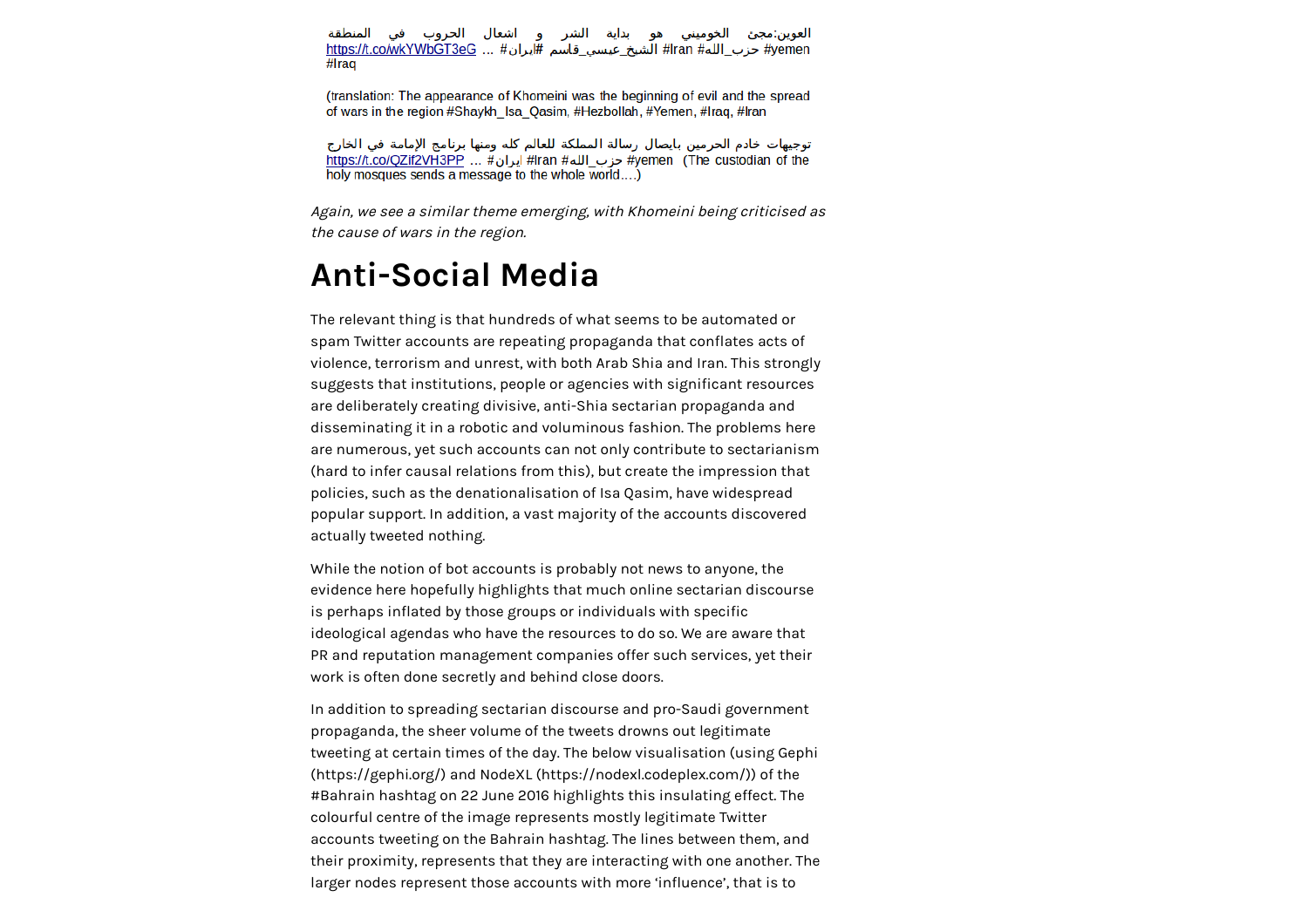say, accounts connected to other highly connected accounts. Nodes of the same colour represent communities of tweeters, who have interacted regularly recently (in the sample of tweets). All the grey nodes are small, and disparate from the network, not connected to each other or anyone else. This means that they tweet, but do not interact with anyone.



Visualisation made on [Gephi \(https://gephi.org/\)](https://gephi.org/) by Marc Owen Jones of the #Bahrain hashtag on 22 June 2016

Essentially it would suggest they are individuals tweeting but not interacting (a bot). The fact that the visualisation shows them on the periphery of the community is deliberate, as it highlights how they are not actually engaged with the community. A small number of these grey dots are legitimate people who just tweeted on the Bahrain hashtag, but the majority are bots. However, the visual strongly shows a grey shield around a core, attempting to make real debate impenetrable. It blocks out prying eyes! It also gives you a sense of how many bots there actually are.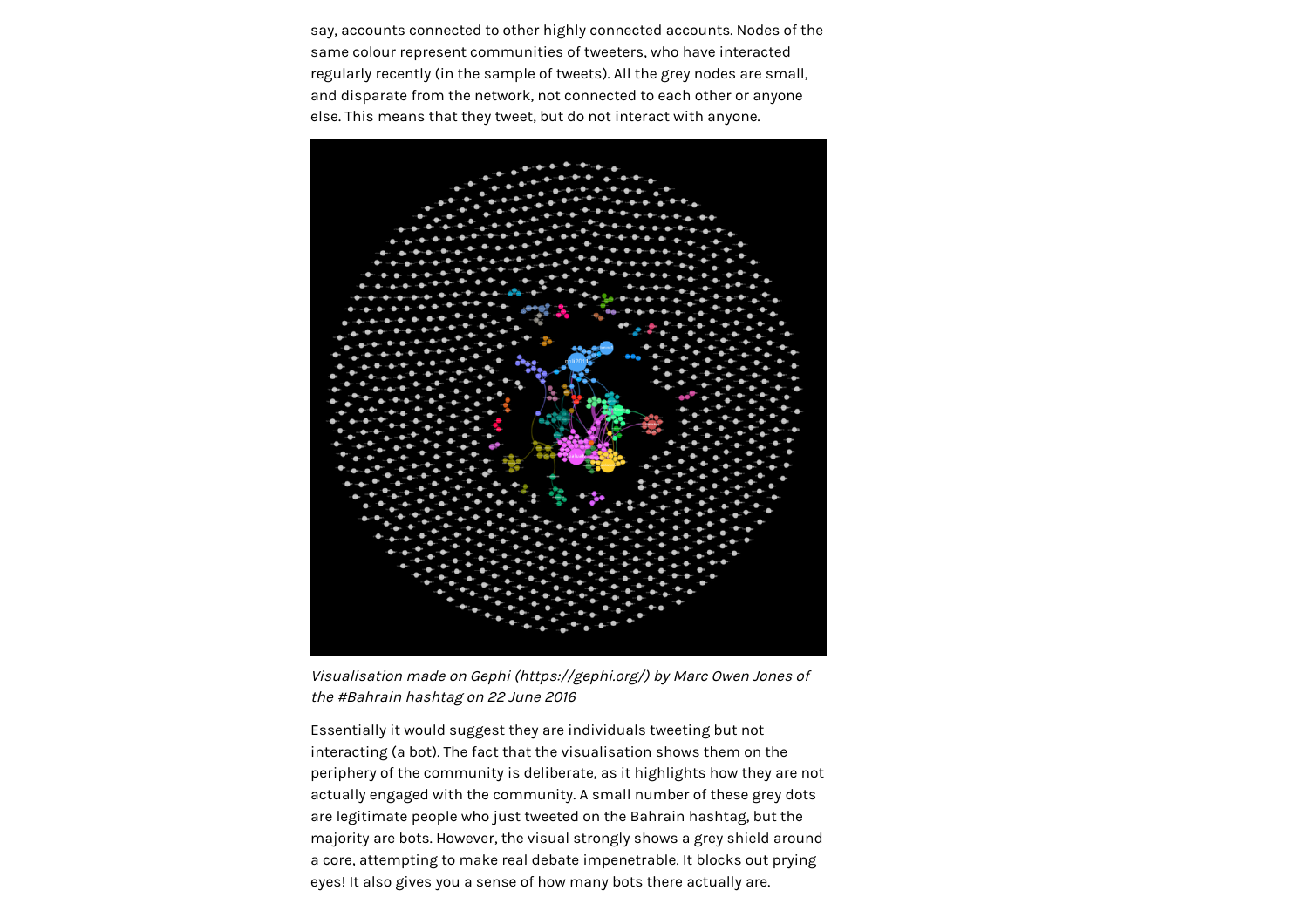The scale of the operation though is enormous, and also includes dormant Twitter accounts used as 'fake followers' to support the follower stats of other accounts. There are potentially up to a million of these accounts, many of which are, according to their profile, based in Saudi Arabia. While removing them all would put a modest dent in Twitter's overall world-wide users, it would certainly affect regional figures, which tout Saudi as the most connected Twitter nation in the MENA region. In 2014 it was believed that 40% of 2.4 million MENA Twitter users were based in Saudi. If up to a million of these accounts were fake, this would almost half Saudi's Twitter subscription stats.

However, even though Twitter announced that they had suspended 235,000 accounts since February 2016 because of their links to the promotion of terrorism, it is unclear whether these include any of the accounts studied in this investigation. Interestingly, one of the suspicious accounts we analysed whose followers mostly appear to be fake, saw a drop in followers of around 100,000 in the past few weeks.

Whether they are bots or people paid to use TweetDeck to promote a certain agenda is not yet clear. While there is evidence to suggest that the accounts are automated, it would not be uncommon in the gulf for an operation such as this to use cheap human labour. Despite what Twitter says, it is a difficult task to stop; an analysis of the Saudi hashtag on 30 August 2016 revealed that at least 1100 of these spam accounts have been created since July 2016. It would, however, be logical to deduce from this that an organisation in Saudi, with or without government approval, is operating an anti-Iranian, anti-Shia, but pro Saudi government propaganda campaign on a massive scale.

### Conclusion

While the operation in Bahrain and Saudi has been going on for a while, it is not clear to what extent this exact tactic has been adopted elsewhere, or whether it is a solely regional variant of social media disinformation. Regardless, it fits in with the multiple variants of online troll armies, the impact of which is to insert disinformation or spread propaganda. In the case of what seems like a potentially automated operation, the high volume of tweets also leads to a flushing out of useful information. This means that those seeking legitimate information on the Gulf region are often being inundated with propaganda to such an extent, that it makes